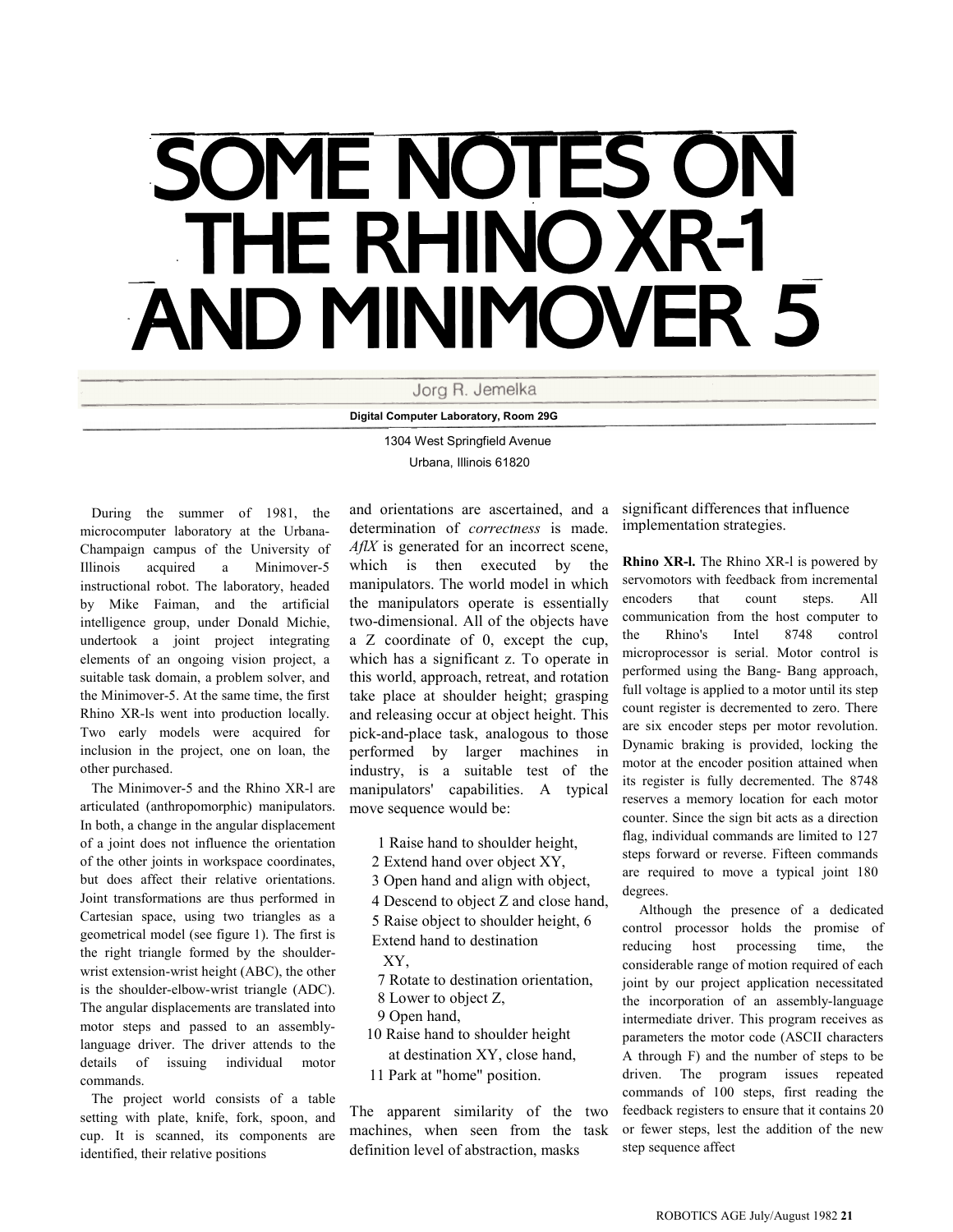the direction bit and reverse the motor . Remaining steps fewer than 100 are transmitted as a final command, after which the intermediate driver returns control to the coordinate transform program.

While developing the driver routines, we discovered that turning on more than three motors simultaneously frequently resulted in a lowering of the power supply voltage to under the amount required to sustain the onboard logic. This voltage drop would cause uncontrolled acceleration of all joints, requiring a system shut-down to prevent damage to the motors. A separate 5 V supply was added to power the logic. The current production series of Rhino XR-ls is provided with an extra 12 V power supply for the 8748 and encoder LEDs, which should eliminate the problem.

Moving the various Rhino XR-l joints through their full range of motion revealed a number of errors in the motor steps to angle conversions as stated in the manual. Tests were run using a construction level to align the elbow and hand horizontally and vertically. U sing this procedure, ::t: 2 steps deviation from the horizontal or vertical could be detected. The constants derived are:

#### Steps/Radian

Derived In Manual Hand 716.19785 750.57471 Elbow 725.74715 750.57471 Shoulder 500.38356 500.38356 Base 420.1694 359.69017

The rigidity of the chain driven shoulder joint accounts for the direct translation of motor steps through the various reductions to shoulder angle.

Our early series Rhino XR-1 came equipped with the "standard" hand. The finger assembly is operated by two concentric shafts. The outer shaft, on which the assembly is mounted, is used for rotation. The threaded, inner shaft opens and closes the fingers. Rotational accuracy for the standard hand is 15 degrees per encoder slot, or 3.81971 steps/radian. Closing or opening the fingers full throw requires approximately 7 seconds. Testing the finger assembly revealed that repeated open/





8 = 90°  $81=$ 



Figure I: 8olI)e of the relationships between angles and joint placement in an articulated arm. All joint and manipulator placement calculations can be made using the simple trigonometric relationships defined in figure la. The lengths of arm segments AD and DC will remain constant for any specific arm. Figures Ib and lc show values for two specific cases.

close cycles dislodged the threaded actuating shaft from its mounting, a situation since remedied in later models. The open/close shaft is now dimpled to provide a secure seat for its set-screw. A further complication results from the fact that both the axis of rotation and the open/ close shaft are concentric. The hand tends to open or close further on rotation, since it rotates around the threaded, open/ close shaft. The optional "deluxe" hand is designed to decouple these axes.

Minimover-5. The Minimover-5 is powered by stepping motors without feedback. Control is maintained by the host computer through an assemblylanguage driver, full documentation for which is provided in the Minimover-5 manual. Communication is parallel, each byte containing a latching bit, a motor address, and a phase pattern. Eight successive phase patterns, each a 4-bit binary number, rotate the motor shaft 3.75 degrees. The problems encountered interfacing the Minimover-5 to our Northstar Horizon were minor . The early manual had misprints which incorrectly labeled the connector pins (since remedied). A timing problem with the latching pulse was cured by sending address and data out with the latch bit set to logical l , sending it out again with the latch bit 0, and then setting the latch pulse and sending the address and data a third time. The only change from the interfacing procedure as outlined in the manual is that the initial transmission is sent with the latch bit high.

The Minimover-5 driving software accepts 16-bit integers as commands. This allows straightforward command sequences to move all joints their full range. The Minimover-5 driver algorithm also simulates speed control, ensuring that all motors start and stop simultaneously. Implementation consists mainly of translating the Zilog mnemonics in the manual to Intel format.

High-Ievel Programming. The high level coordinate transform program to calculate the step sequence required in moving the various objects was written in BASIC. The similarity of the two